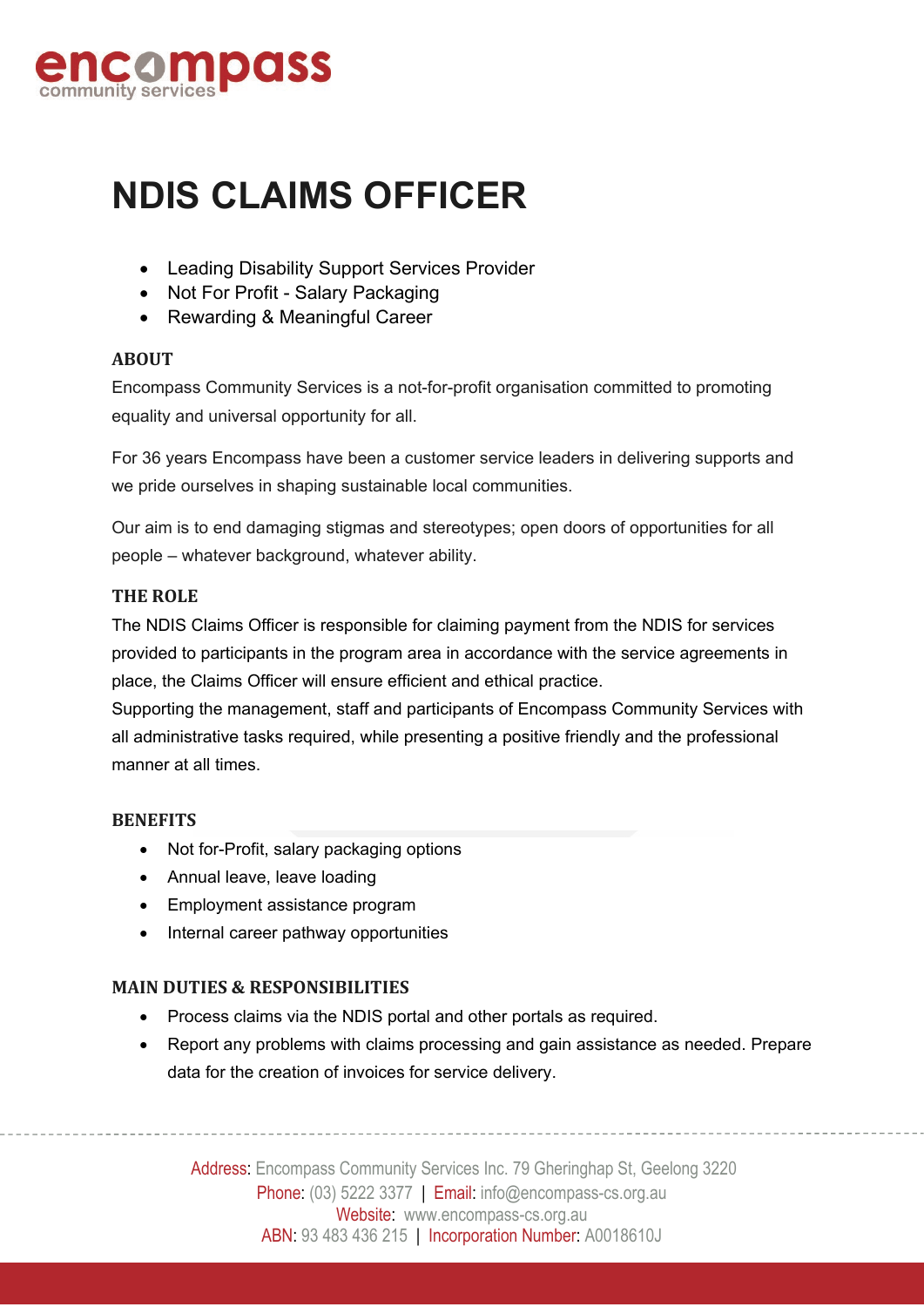# compass

- Perform a range of routine general office duties of a clerical support nature as required.
- Accurate data entry for invoicing of participants and clients.
- Accurate typing of documents and circulate information as required by Manager.
- Preparation of reports as required and participate in relevant meetings.
- Assist participants with inquiries and requests as directed by the Manager. Complete tasks relating to ingoing and outgoing funds including petty cash, fees and activities.
- Attend divisional staff meetings, participant planning meetings and organisational meetings as required.
- Work collaboratively with all members of the team and other departments of Encompass.

## **QUALIFICATIONS, SKILLS & EXPERIENCE**

- Full Australian working rights & Victorian Drivers Licence.
- NDIS Workers Screening Check and Working with Children Check (or willingness to obtain).
- Evidence of COVID-19 vaccination status inclusive of booster.
- Previous experience as a NDIS claims officer (highly regarded)
- Relevant administration experience in operating an office or reception setting and previous data entry and data base use.
- Knowledge of and understanding of the NDIS Quality and Safeguards Commission
- Understanding of the NDIS provider portal and Visual Care (highly regarded)
- Previous experience within the disability services sector (highly regarded)

### **INTERESTED?**

Click apply now or email your resume and an accompanying covering letter addressing your experience to [careers@encompass-cs.org.au](mailto:careers@encompass-cs.org.au) by close of business **Tuesday, 31st May 2022.**

For a position description or more information about employment opportunities at Encompass Community Services, visit: www.encompass-cs.org.au/join/

*Encompass Community Services prides themselves on being an equal opportunity employer which values equal opportunity, fairness and enjoys a diverse and inclusive workforce.*

*Encompass Community Services welcomes and encourages applications from people with a disability, Aboriginal and Torres Strait Islander people, people with diverse culture and linguistic backgrounds.*

> Address: Encompass Community Services Inc. 79 Gheringhap St, Geelong 3220 Phone: (03) 5222 3377 | Email: info@encompass-cs.org.au Website: www.encompass-cs.org.au ABN: 93 483 436 215 | Incorporation Number: A0018610J